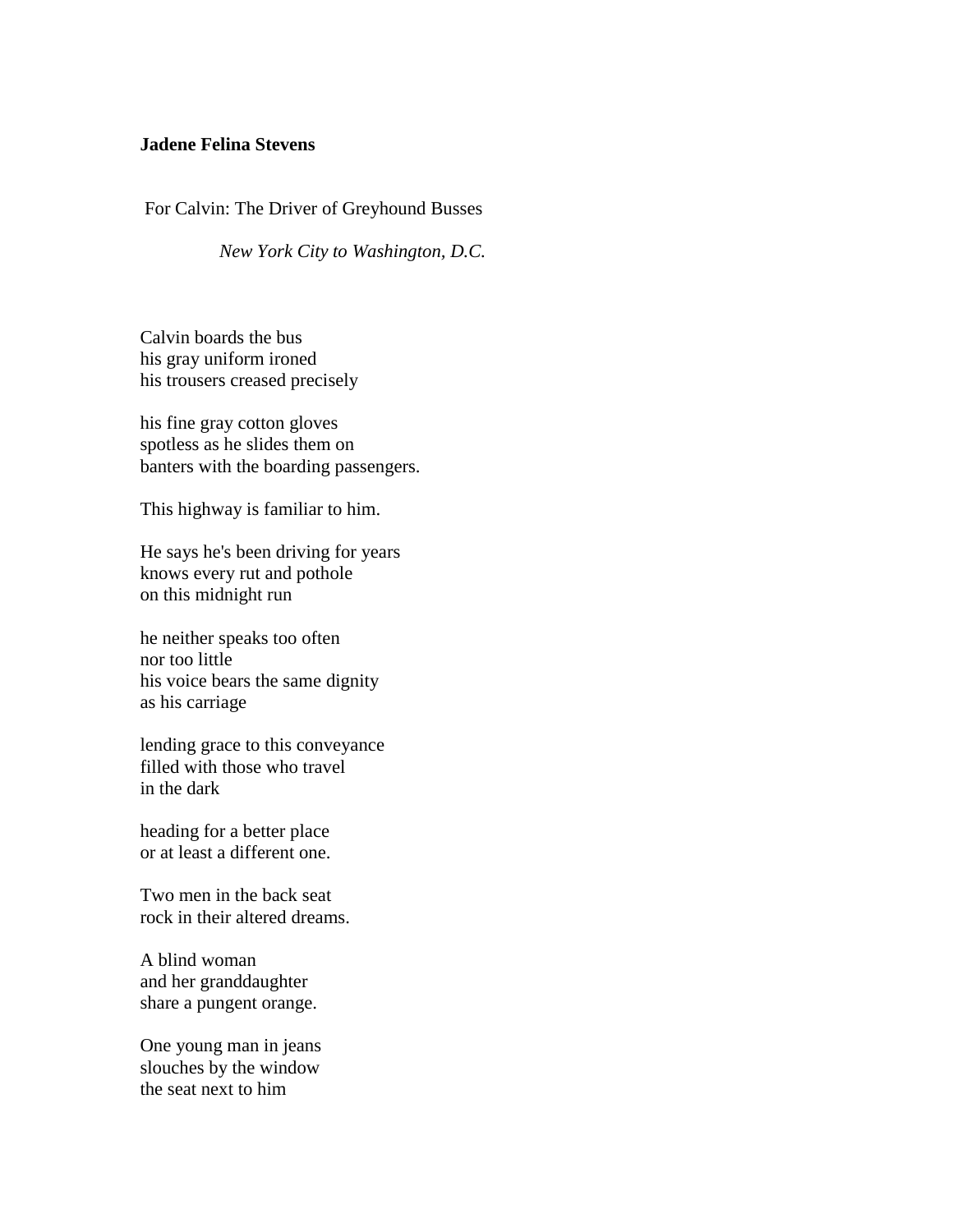remains empty.

He wears skull earrings empty eye sockets stare from his t-shirt

the smell of the unwashed surrounds him.

Two old men trade jokes soft humor pages of the newspaper.

The woman in the front seat talks incessantly, tells Calvin he reminds her of Cleavon Little.

The young man with the skull earrings bends low to smell the shoeless foot sleek in its nylon, of a sleeping woman.

When we stop for coffee Calvin recalls passengers to the bus early

drops the strange young man's backpack on the pavement drives away.

Calvin like Charon never loses his concentration on these journeys

as we each move toward the already familiar places of our dreams

ticket holders with anticipated destinations

willing, for these few hours as our dull bones settle into the cushions

to let Calvin guide us across the rivers we cannot see but know are there